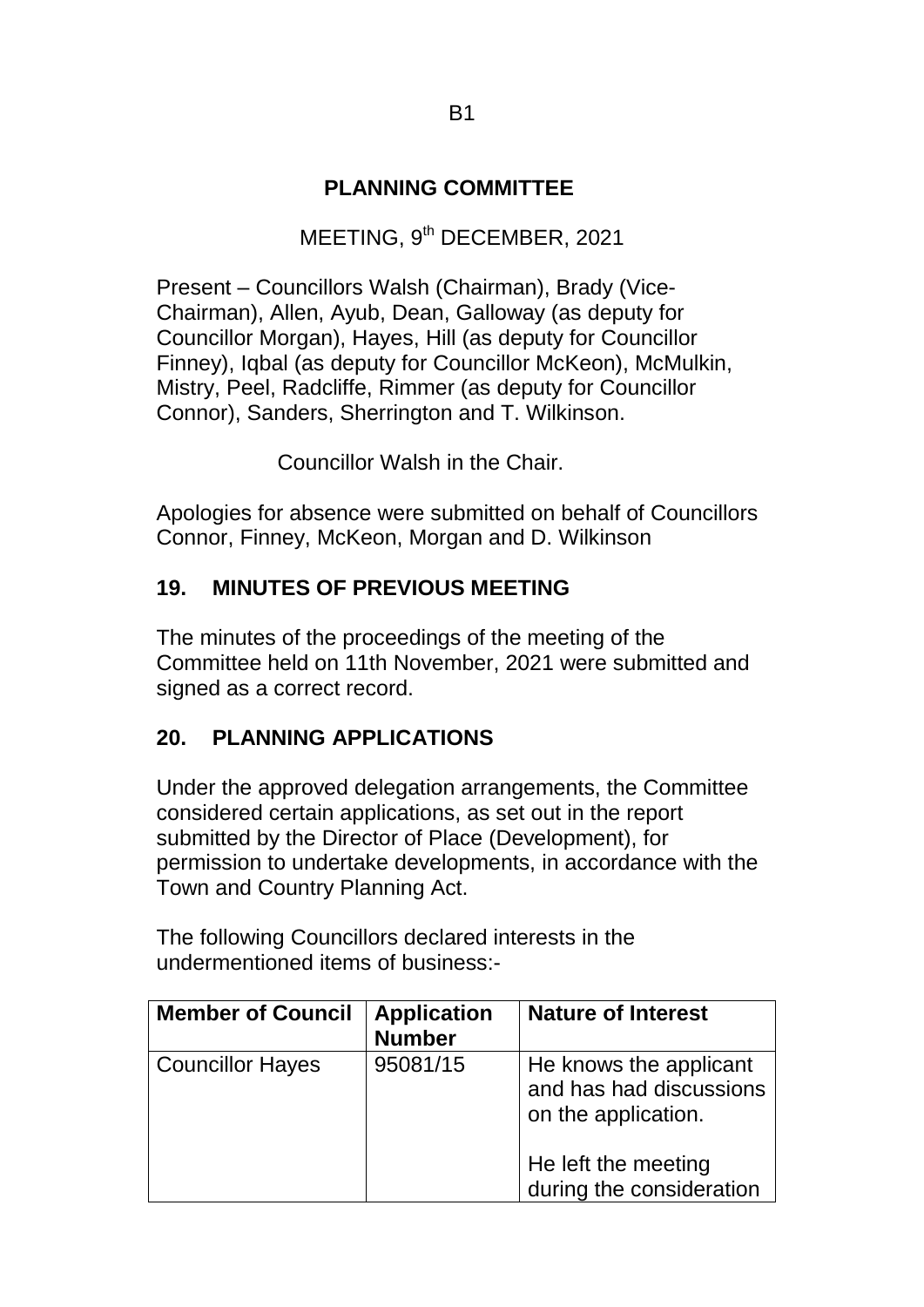|                           |          | and determination of the<br>application.                                            |
|---------------------------|----------|-------------------------------------------------------------------------------------|
| Councillor<br>Sherrington | 11950/20 | She has previously had<br>links with Deane Golf<br>Club but has none at<br>present. |

Councillor Morgan, in his capacity as Ward Councillor, attended the meeting and spoke in respect of application numbered 10173/21.

Members of the public addressed the Committee in relation to the following applications:

09775/20 10173/21 10023/20 11950/21 95081/15

Resolved - That the various planning applications submitted by the Director of Place (Development) be dealt with, as follows:-

| <b>Application</b><br><b>Number</b> | <b>Proposal and</b><br><b>Location</b>                                                                      | <b>Decision</b>                                                  |
|-------------------------------------|-------------------------------------------------------------------------------------------------------------|------------------------------------------------------------------|
| 09775/20                            | Erection of dwellings<br>on two sites:                                                                      | Refused, as<br>recommended in the<br>report.                     |
|                                     | 1. Land at former<br><b>Creams Mill site</b><br>including land<br>off Mytham Road, with<br>associated works | A motion to refuse the<br>application was moved<br>and seconded. |
|                                     | including: internal<br>access, landscaping<br>and infrastructure                                            | Members voting for refusal<br>of the application (17):           |
|                                     | including a two-way<br>bridge and provision                                                                 | Councillors Allen, Ayub,<br>Brady, Dean, Galloway,               |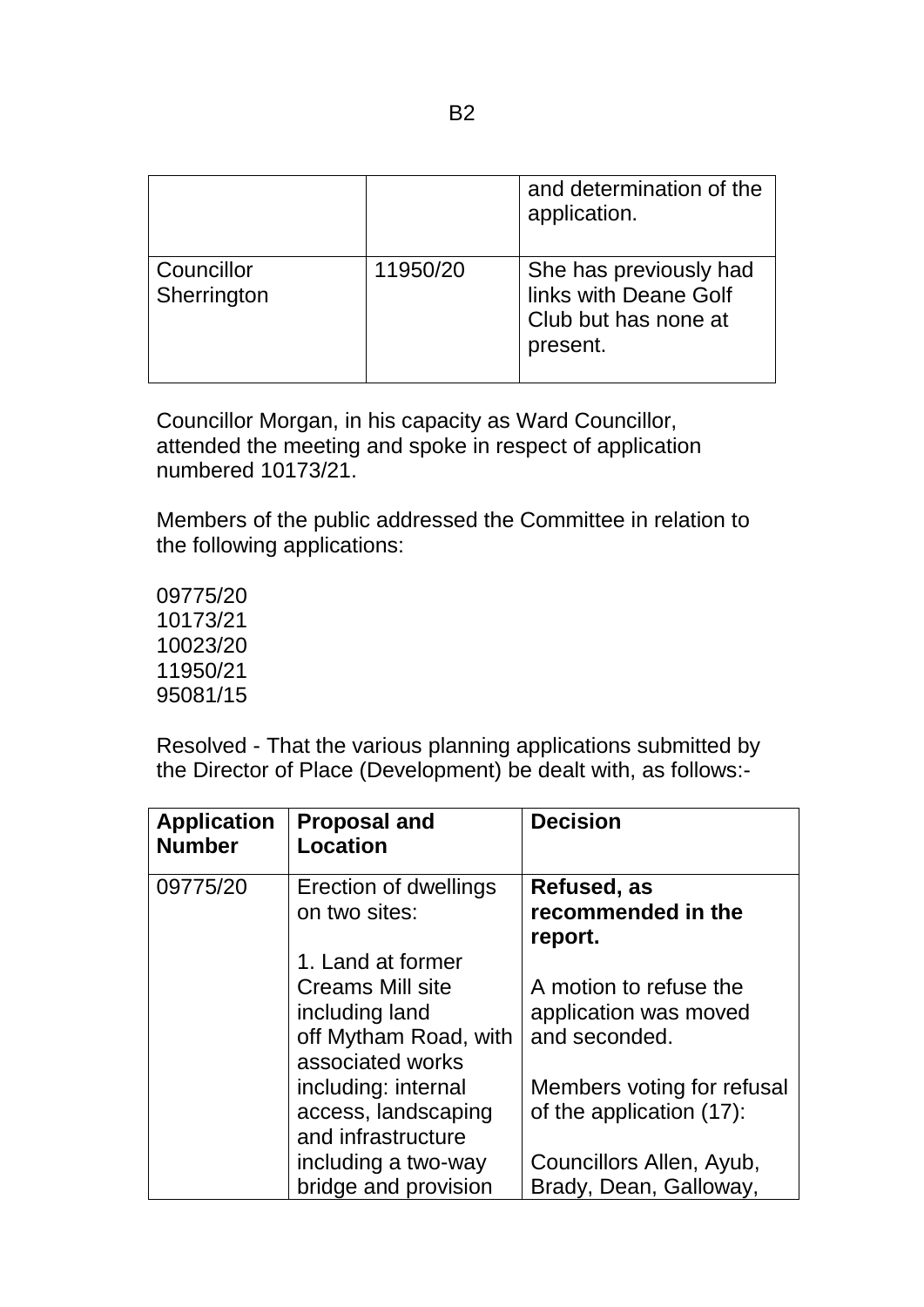|          | of woodland walks.<br>2. Land south of Hall<br>Lane and west of<br>Newbury Road with<br>associated works<br>including: new<br>access from Hall<br>Lane, associated<br>landscaping, internal<br>access and<br>infrastructure<br>including: paths along<br>canal frontage and<br>path linking Moses<br><b>Gate Country</b><br>Park. | Hayes, Hill, Iqbal,<br>McMulkin, Mistry, Peel,<br>Radcliffe, Rimmer,<br>Sanders, Sherrington,<br>Walsh and T. Wilkinson.             |
|----------|-----------------------------------------------------------------------------------------------------------------------------------------------------------------------------------------------------------------------------------------------------------------------------------------------------------------------------------|--------------------------------------------------------------------------------------------------------------------------------------|
|          | Repair to canal<br>breach and<br>restoration works<br>including: re-lining of<br>the Manchester,<br><b>Bolton and</b><br>Bury canal and<br>restoration of canal<br>towpath.                                                                                                                                                       |                                                                                                                                      |
|          | On land at Mytham<br>Road, Prestolee<br>Road, Boscow Road,<br>Hall Lane and<br>Newbury Road, Little<br>Lever.                                                                                                                                                                                                                     |                                                                                                                                      |
| 10023/20 | Demolition of existing<br>building and erection<br>of 1 no. 4 storey<br>building consisting of<br>4 no. self-contained<br>flats at 172 St<br>George's Road                                                                                                                                                                        | Approved, subject to<br>conditions.<br>The amended design,<br>scale and siting of the<br>proposed development<br>would be compatible |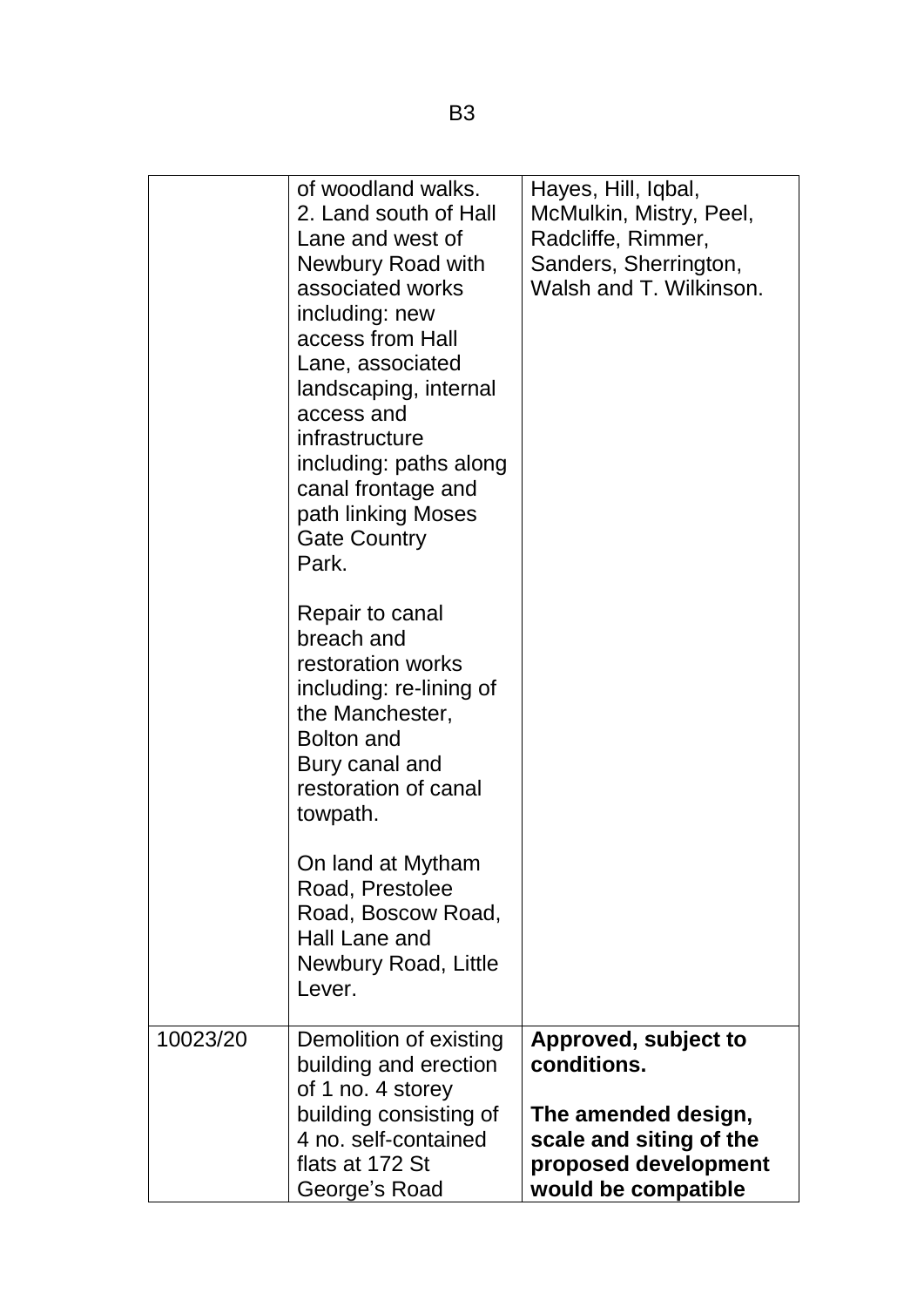|          |                                                | with the site and the<br>surrounding area whilst<br>providing sufficient<br>internal bin storage,<br>secure living and privacy<br>for future residents and<br>would be in relative<br>close proximity to off<br>site amenity space<br>which offsets the lack of<br>available private amenity<br>space within the<br>development. The<br>proposal would<br>therefore comply with<br><b>Core Strategy policies</b><br>CG3, CG4, S1 and RA1. |
|----------|------------------------------------------------|-------------------------------------------------------------------------------------------------------------------------------------------------------------------------------------------------------------------------------------------------------------------------------------------------------------------------------------------------------------------------------------------------------------------------------------------|
|          |                                                | A motion to approve the<br>application was moved<br>and seconded.                                                                                                                                                                                                                                                                                                                                                                         |
|          |                                                | Members voting for<br>approval of the application<br>$(9)$ :                                                                                                                                                                                                                                                                                                                                                                              |
|          |                                                | Councillors Ayub, Dean,<br>Hill, Iqbal, Mistry, Peel,<br>Rimmer, Sanders, and T.<br>Wilkinson.                                                                                                                                                                                                                                                                                                                                            |
|          |                                                | Members voting against<br>the application $(8)$ :                                                                                                                                                                                                                                                                                                                                                                                         |
|          |                                                | Councillors Allen, Brady,<br>Galloway, Hayes,<br>McMulkin, Radcliffe<br>Sherrington and Walsh.                                                                                                                                                                                                                                                                                                                                            |
| 10173/21 | Partial demolition of<br>existing building and | Approved, subject to<br>conditions, and that the                                                                                                                                                                                                                                                                                                                                                                                          |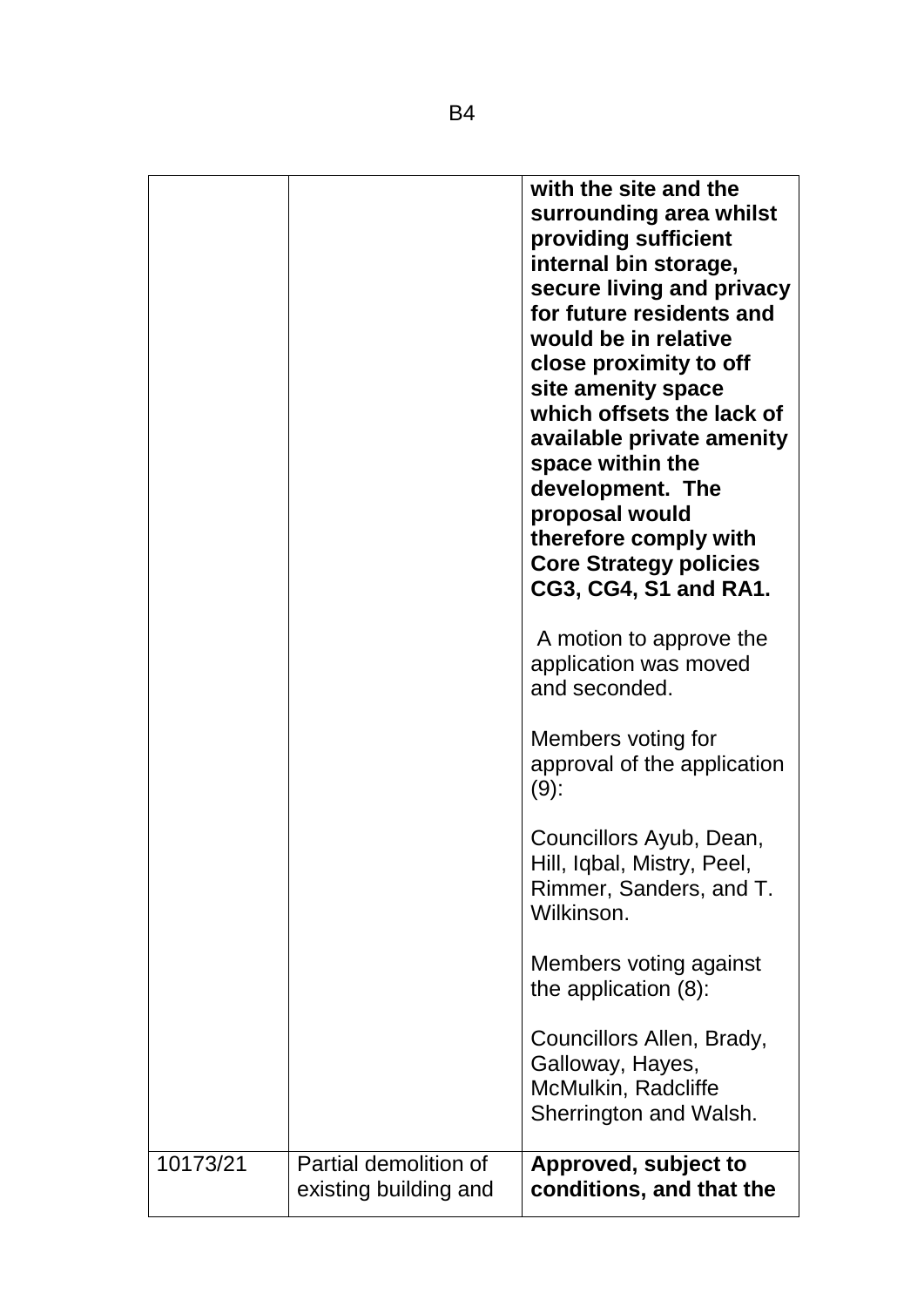| the erection of a two-<br>storey front extension,<br>raising of roof height<br>and rear dormer<br>together with the<br>change of use from 1<br>no. retail unit at<br>ground floor with 2 no.<br>retail units at ground<br>floor, 2 no. flats at first<br>floor and 2 no. flats at<br>second floor aat 284<br>and 286 Wigan Road | determination of<br>additional conditions<br>regarding security, trees,<br>cycle rack, front<br>curtilage and additional<br>fenestration be<br>delegated to the Director<br>of Place (Development)<br>in consultation with the<br><b>Chairman and Vice-</b><br><b>Chairman and Ward</b><br><b>Councillors.</b>                                                                                                                                                                                                            |
|---------------------------------------------------------------------------------------------------------------------------------------------------------------------------------------------------------------------------------------------------------------------------------------------------------------------------------|---------------------------------------------------------------------------------------------------------------------------------------------------------------------------------------------------------------------------------------------------------------------------------------------------------------------------------------------------------------------------------------------------------------------------------------------------------------------------------------------------------------------------|
|                                                                                                                                                                                                                                                                                                                                 | The amended design,<br>scale and siting of the<br>proposed development<br>would assist in<br>improving the character<br>and appearance of the<br>site and the wider area,<br>including making a<br>positive contribution to<br>the character and<br>appearance of the Deane<br><b>Village Conservation</b><br>Area together with<br>ensuring that the living<br><b>conditions of future</b><br>residents would not be<br>compromised. The<br>proposal would comply<br>with Core Strategy<br>policies CG3, CG4 and<br>OA4. |
|                                                                                                                                                                                                                                                                                                                                 | A motion to approve the<br>application was moved<br>and seconded.                                                                                                                                                                                                                                                                                                                                                                                                                                                         |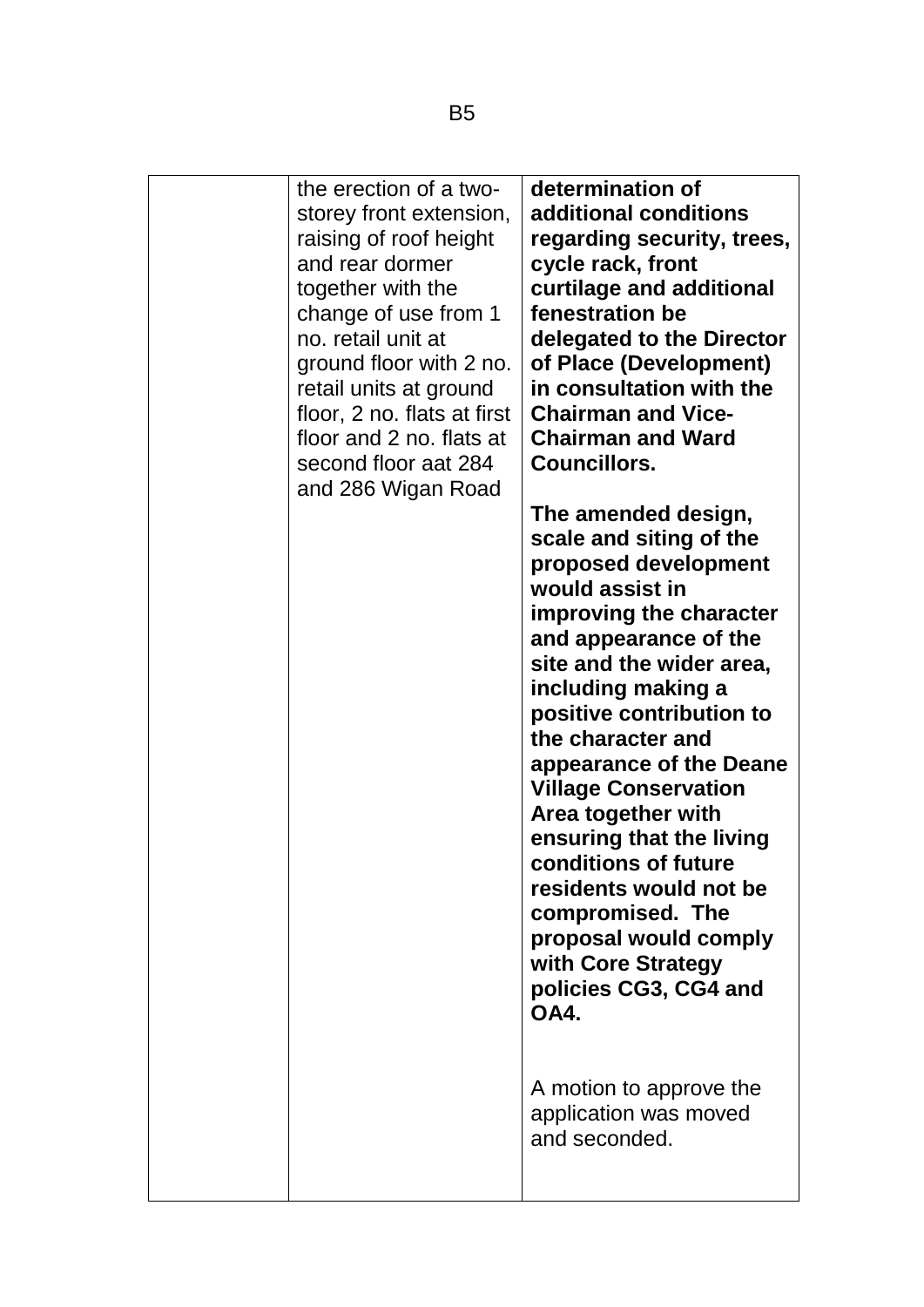|          |                                                                                                                                                                        | Members voting for<br>approval of the application<br>$(17)$ :<br>Councillors Allen, Ayub,<br>Brady, Dean, Galloway,<br>Hayes, Hill, Iqbal,<br>McMulkin, Mistry, Peel,<br>Radcliffe, Rimmer,<br>Sanders, Sherrington,<br>Walsh and T. Wilkinson.                                                                                                                                                 |
|----------|------------------------------------------------------------------------------------------------------------------------------------------------------------------------|-------------------------------------------------------------------------------------------------------------------------------------------------------------------------------------------------------------------------------------------------------------------------------------------------------------------------------------------------------------------------------------------------|
| 11950/21 | Outline application for<br>the erection of up to<br>12 no. dwellings and<br>associated<br>infrastructure works<br>(access details only)<br>on land at Armadale<br>Road | Approved, subject to<br>conditions, as<br>recommended in the<br>report.<br>A motion to approve the<br>application was moved<br>and seconded.<br>Members voting for<br>approval of the application<br>$(17)$ :<br>Councillors Allen, Ayub,<br>Brady, Dean, Galloway,<br>Hayes, Hill, Iqbal,<br>McMulkin, Mistry, Peel,<br>Radcliffe, Rimmer,<br>Sanders, Sherrington,<br>Walsh and T. Wilkinson. |
| 12542/21 | Provision of 3 no.<br>external air source<br>heat pumps<br>supplementing<br>existing mechanical<br>services to buildings<br>at Ladybridge High                         | Approved, subject to<br>conditions, as<br>recommended in the<br>report.<br>A motion to approve the<br>application was moved                                                                                                                                                                                                                                                                     |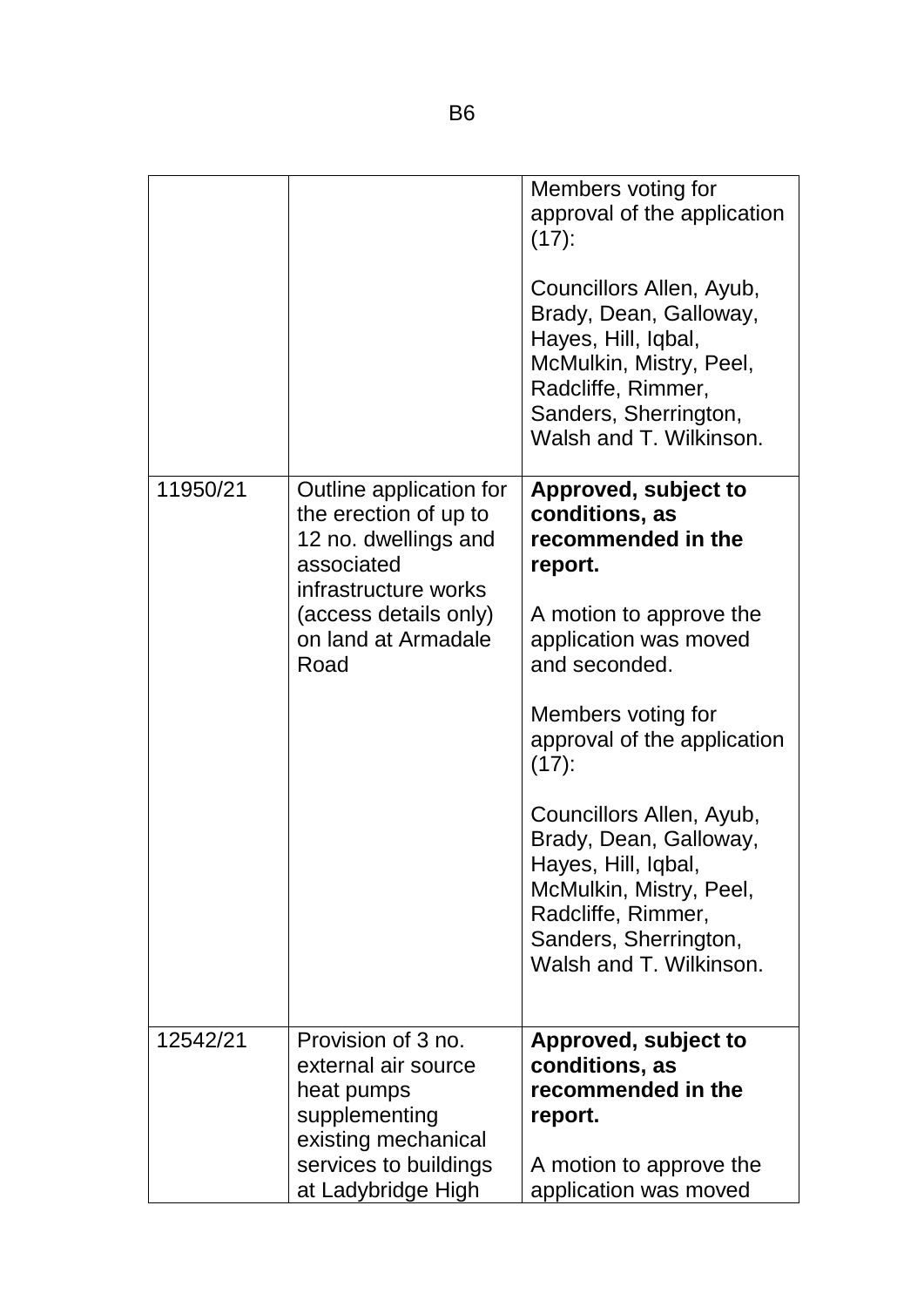|          | School, New York                                                                                    | and seconded.                                                                                                                                                                  |
|----------|-----------------------------------------------------------------------------------------------------|--------------------------------------------------------------------------------------------------------------------------------------------------------------------------------|
|          |                                                                                                     | Members voting for<br>approval of the application<br>$(17)$ :                                                                                                                  |
|          |                                                                                                     | Councillors Allen, Ayub,<br>Brady, Dean, Galloway,<br>Hayes, Hill, Iqbal,<br>McMulkin, Mistry, Peel,<br>Radcliffe, Rimmer,<br>Sanders, Sherrington,<br>Walsh and T. Wilkinson. |
| 12586/21 | Provision of 2 no. new<br>air source heat pumps<br>(ASHP)<br>supplementing<br>existing mechanical   | Approved, subject to<br>conditions, as<br>recommended in the<br>report.                                                                                                        |
|          | services to building<br>together wit the<br>provision of acoustic<br>screens at Thicketford         | A motion to approve the<br>application was moved<br>and seconded.                                                                                                              |
|          | Care Centre,<br><b>Thicketford Road</b>                                                             | Members voting for<br>approval of the application<br>$(17)$ :                                                                                                                  |
|          |                                                                                                     | Councillors Allen, Ayub,<br>Brady, Dean, Galloway,<br>Hayes, Hill, Iqbal,<br>McMulkin, Mistry, Peel,<br>Radcliffe, Rimmer,<br>Sanders, Sherrington,<br>Walsh and T. Wilkinson. |
| 95081/15 | Change of use from<br>industrial unit to<br>community and<br>function space at<br>Units 1 and 3, St | Refused, as<br>recommended in the<br>report.<br>A motion to refuse the                                                                                                         |
|          | Paul's Mill, Barbara                                                                                | application was moved                                                                                                                                                          |